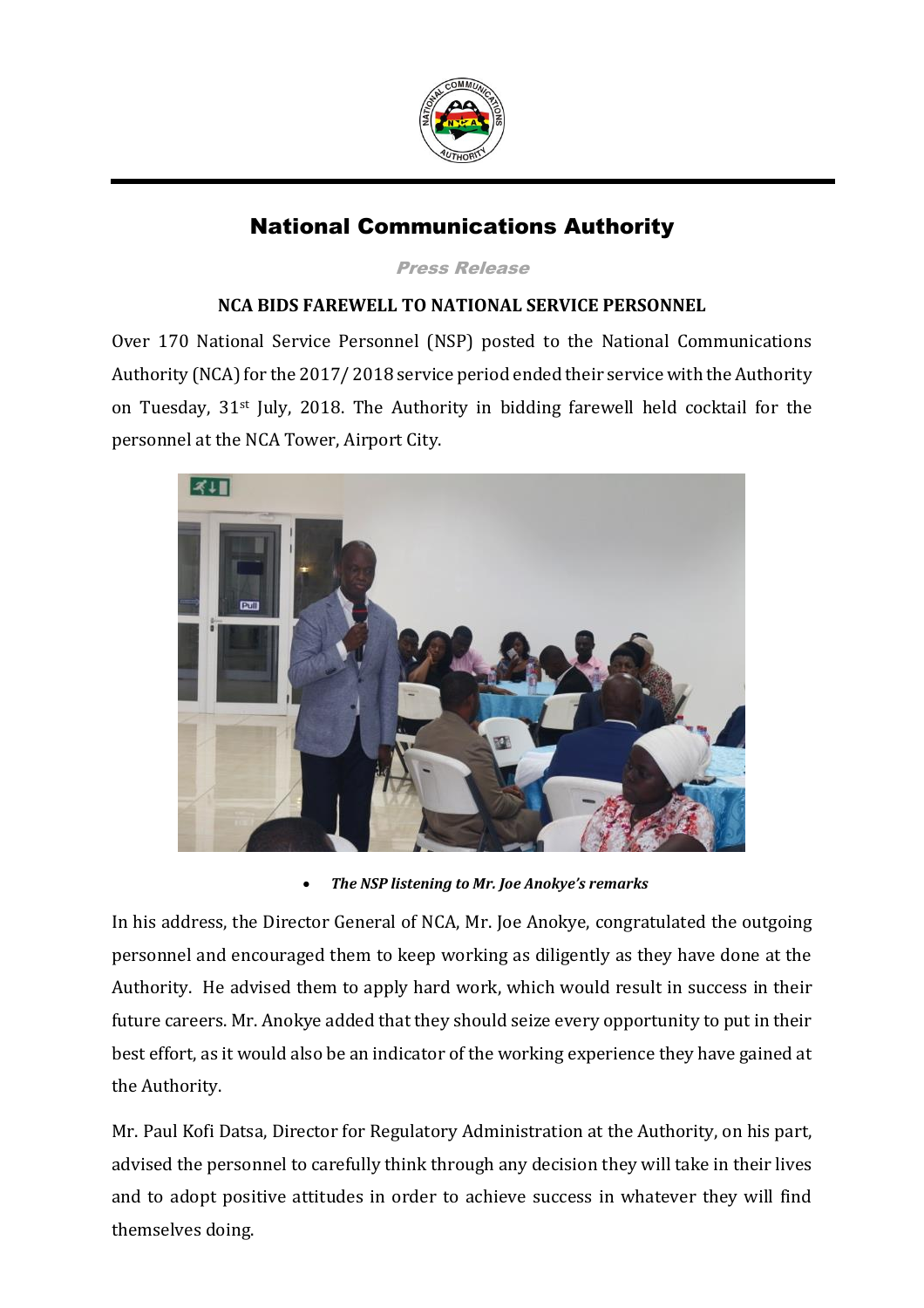The NSPs were presented with certificates for their successful completion of the 3-month Career Boot Camp on Regulatory Best Practices which had been held at the Authority from 12th September to 29th December, 2018.



*Mr. Anokye presenting a certificate to an NSP.*

In ending, two representatives from the NSP took turns to speak about their experiences at the Authority, they also took the opportunity to thank Mr. Anokye and NCA staff on behalf of their colleagues, for the lessons and experiences they have received from the Authority.



*Management in a group picture with some NSP*